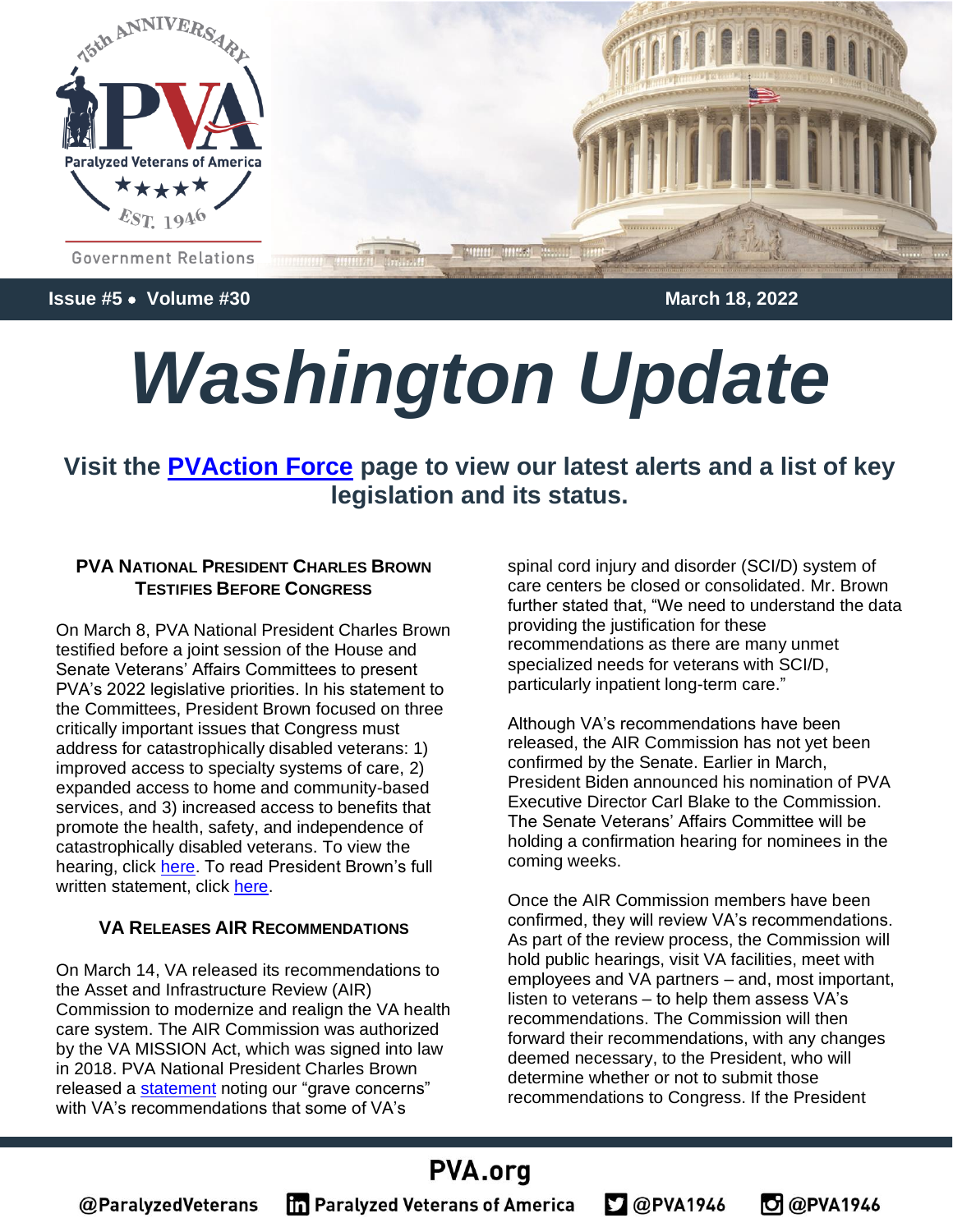

submits them, Congress can then accept those recommendations by inaction or reject them by passing a joint resolution of disapproval. If approved, VA must begin implementing them within three years.

#### **CONGRESS RESOLVES FY 2022 FUNDING**

President Biden has signed a \$1.5 trillion omnibus spending bill that provides a substantial increase in VA funding for fiscal year (FY) 2022. The bill provides VA with \$112.6 billion in discretionary spending and \$157 billion in mandatory spending. Also, it provides advanced appropriations for FY 2023, including \$111.3 billion for veterans medical care and \$161 billion for veterans benefits. Specific provisions in the bill provide:

- \$97.5 billion for VA medical care including:
	- $\circ$  \$13.2 billion for mental health;
	- o \$2.2 billion for veteran homelessness prevention;
	- o \$1.4 billion for the caregivers program;
	- o \$840 million for women's health; and
	- $\circ$  \$327 million for rural health.
- \$5.5 billion for information technology systems;
- \$3.5 billion for Veterans Benefits Administration operating expenses and claims processors;
- \$2.2 billion for VA infrastructure;
- \$882 million for medical and prosthetics research, including in areas such as toxic exposures, traumatic brain injury, and precision oncology;
- \$239 million for VA's Office of Inspector General to conduct ongoing oversight and investigations of waste, fraud, and abuse; and
- \$125 million for the Veteran Employment Through Technology Education Courses (VET TEC) pilot program, which provides tuition and housing assistance to veterans in high-tech, high demand career training.

In addition, the language of H.R. 5575, the VA Nurse and Physician Assistant RAISE Act was included in the omnibus package. This bill increases the pay cap on salaries for nurses, advanced practice registered nurses, and physician assistants employed by VA which will help the department

attract and retain top health care talent to ensure veterans receive timely, high-quality care. Passage of this legislation was one of PVA's top priorities for 2022, and it is an important element of a 10-part [human infrastructure plan](https://blogs.va.gov/VAntage/100113/february-2022-secretary-mcdonoughs-human-infrastructure-plan/) VA released last month.

A detailed summary of the FY 2022 Military Construction and Veterans Affairs, and Related Agencies Appropriations bill is available [here.](https://protect-us.mimecast.com/s/NnkWCrkn52IVgVNIylUL9?domain=appropriations.house.gov)

#### **FUNDING AGREEMENT BOOSTS SPENDING ON DISABILITY PROGRAMS**

The funding agreement recently signed by President Biden also contained numerous provisions of interest to the disability community, including significant investments in health care, employment, and housing programs. Elements of those agency budgets are highlighted below. In addition, the budget saw a return of earmarks. In a list of projects under congressionally directed spending, the Reno, Nevada received \$1.056 million for American with Disabilities Act (ADA) upgrades in city parks.

Labor-Health and Human Services-Education and Related Agencies - The bill provides a total of \$108.3 billion for Labor, Health and Human Services, Education, and Related Agencies, an increase of \$11.3 billion above the fiscal year (FY) 2021 enacted level. Of this amount, the bill includes:

- \$2.9 billion for Workforce Innovation and Opportunity Act State Grants**;**
- \$235 million for Registered Apprenticeships;
- \$399 million for Home and Community-Based Supportive Services;
- \$60.5 million for the Homeless Veterans Reintegration Program;
- \$25 million to implement the Accelerating Access to Critical Therapies for ALS Act;
- \$6.5 billion for Substance Abuse and Mental Health Services Administration (SAMHSA);
- \$2.3 billion for the Administration for Community Living (ACL), including:
	- o \$967 million for Senior Nutrition programs;

**D** @PVA1946

 $2@$ PVA1946

## **PVA.org**

@ParalyzedVeterans

**The Paralyzed Veterans of America**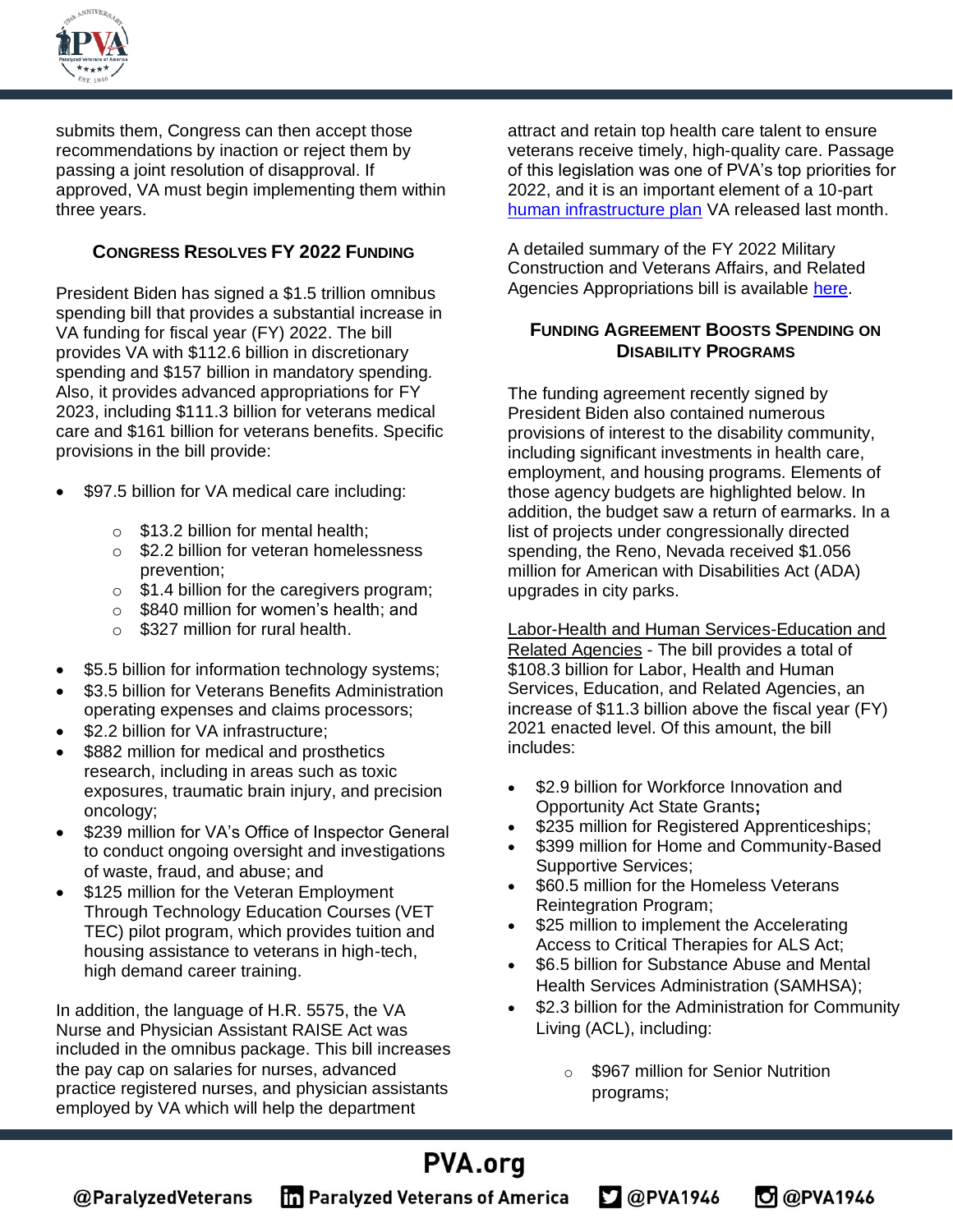

- o \$399 million for Home and Community-Based Supportive Services;
- **S205 million for Family and Native** American Caregivers Services;
- o \$36 million for Grants for Native Americans; and
- o \$8.1 million for the Lifespan Respite Program.

Transportation, Housing and Urban Development and Related Agencies - the FY 2022 Transportation, and Housing and Urban Development, and Related Agencies funding bill provides funding of \$81 billion, an increase of \$6.4 billion – more than eight percent – above 2021. This includes a discretionary increase of \$4 billion for the Department of Housing and Urban Development (HUD) and \$1.6 billion for the Department of Transportation. The agreement takes into account that funding appropriated in the Infrastructure Investment and Jobs Act that will be used to bring Amtrak-served stations into compliance with the ADA. Agencies within this account will receive:

- \$11 billion in funding for new affordable housing, critical health, safety, and maintenance improvements to ensure the safety and quality of public and low-income housing, and community development activities, including:
	- o \$360 million to construct over 4,000 new affordable housing units for seniors and persons with disabilities and
	- $\circ$  \$1.5 billion in direct funding to states and local governments through the HOME Investment Partnerships Program, and significantly increases investments in distressed neighborhoods through the Choice Neighborhoods Initiative program.
- \$13.9 billion for Project-based Rental Assistance to continue to house more than 1.2 million very low and low-income households nationwide. An additional \$1 billion is provided for Housing for the Elderly to build approximately 2,200 new affordable housing units for low-income seniors and \$352 million for

Housing for Persons with Disabilities to construct approximately 1,800 new affordable housing units for persons with disabilities;

- A combined \$55 million for the HUD/VA Supportive Housing for Homeless Veterans and Native American Veterans programs; and
- \$85 million for increased enforcement of Fair Housing and Equal Opportunity.

#### **VA MOVING TO ADD RARE CANCERS TO PRESUMED SERVICE CONNECTED LIST**

Recently, VA [announced](https://www.va.gov/OPA/PRESSREL/pressrelease.cfm?id=5768) it intends to propose adding certain rare respiratory cancers to the list of [presumed service-connected disabilities](https://www.va.gov/disability/eligibility/hazardous-materials-exposure/specific-environmental-hazards/) in relation to military environmental exposure to particulate matter. The cancers under consideration include:

- Squamous cell carcinoma of the larynx;
- Squamous cell carcinoma of the trachea;
- Adenocarcinoma of the trachea;
- Salivary gland-type tumors of the trachea;
- Adenosquamous carcinoma of the lung;
- Large cell carcinoma of the lung;
- Salivary gland-type tumors of the lung;
- Sarcomatoid carcinoma of the lung; and
- Typical and atypical carcinoid of the lung.

VA intends to focus its rule on the rare respiratory cancers listed above in veterans who served any amount of time in the Southwest Asia theater of operations and other locations. VA will invite and consider public comments as part of this process. Once rulemaking is complete, VA will conduct outreach to impacted veterans and survivors to inform them about their potential eligibility for benefits.

#### **HOUSE PASSES HONORING OUR PACT ACT**

On March 3, the House voted to [pass the Honoring](https://veterans.house.gov/news/press-releases/chairman-takanos-comprehensive-honoring-our-pact-act-passes-the-house)  [our PACT Act](https://veterans.house.gov/news/press-releases/chairman-takanos-comprehensive-honoring-our-pact-act-passes-the-house) (H.R. 3967) by a vote of 256-174. The PACT Act is comprehensive legislation addressing health care and benefits for veterans exposed to toxics substances in service. The day before passage of this landmark legislation, Associate Legislative Director Roscoe Butler attended a press conference on Capitol Hill in support of the measure. House Committee on

**D** @PVA1946

 $2@$ PVA1946

## PVA.org

@ParalyzedVeterans

**The Paralyzed Veterans of America**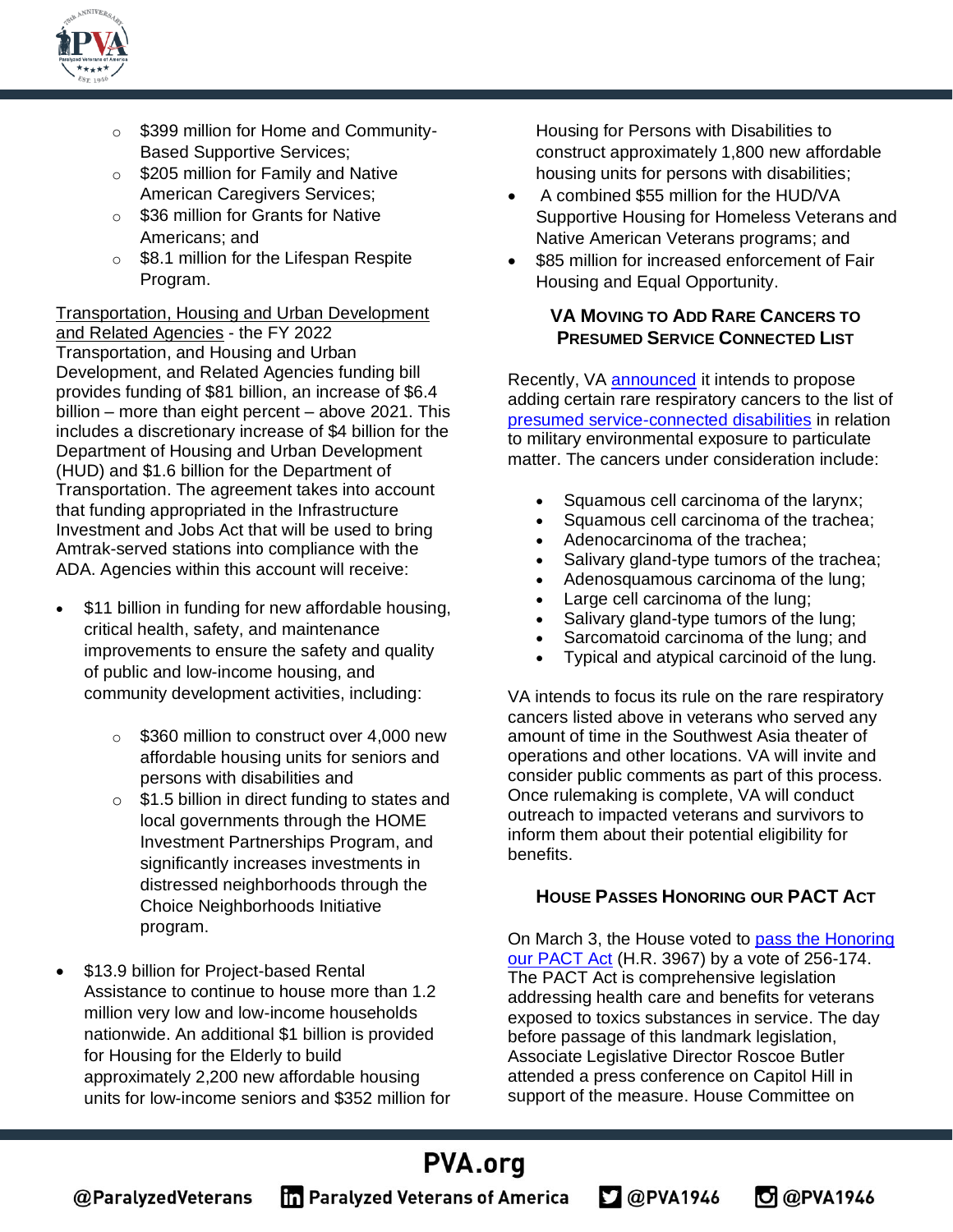

Veterans' Affairs Chairman Mark Takano (D-CA), Speaker Nancy Pelosi, other members of Congress, Jon Stewart, and leaders of major veterans service organizations also participated in the event.

#### **ADVOCATES FIGHT TO PRESERVE RECOURSE FOR UNINTENTIONAL DISCRIMINATION**

Joining forces, PVA and thousands of disability rights advocates moved to safeguard individuals with disabilities from unintentional discrimination under the Americans with Disabilities Act (ADA). In *Payan v. Los Angeles Community College District* (LACCD), blind students won a discrimination case at the federal district court regarding inaccessible class materials, websites, and databases. LACCD appealed to the Ninth Circuit Court of Appeals, arguing that the ADA does not cover "disparate impact." Disparate impact is when the discrimination is unintentional. For example, when something appears neutral, but actually has an adverse effect on individuals with disabilities. The students were again successful at the Circuit Court, which held that the ADA covers both intentional and unintentional discrimination.

LACCD planned to appeal to the Supreme Court. If the Supreme Court ruled that the ADA did not cover disparate impact, future plaintiffs would need to prove that the discrimination was intentional. PVA submitted a letter urging LACCD to abandon their plans. In addition, more than 10,000 individuals from over 800 organizations signed a petition pleading LACCD to not appeal. On March 2, two days before the appeal deadline, the LACCD Board of Trustees voted unanimously to not appeal and pursue a mediated settlement instead. The parties were required to meet by March 14 for settlement talks. If a settlement can be reached, it must still be approved by the LACCD Board at its April 13 meeting. If a settlement is not approved, the case could go back to the district court for re-trial.

#### **NEWS OF NOTE**

#### **Social Security Offices to Reopen Early April**

The Social Security Administration (SSA) recently announced plans to reopen local offices beginning in early April. While they continue to encourage

people to use their online portal, information about the reopening and how to contact SSA can be found [here.](https://www.ssa.gov/coronavirus/gethelp/)

#### **Killeen Hotel to Pay Damages to Disabled Veteran with Service Dog for Denying Access**

U.S. Attorney Ashley C. Hoff of the Western District of Texas announced that the United States has reached an agreement with the owners and managers of Executive Inn & Suites, a hotel in Killeen, Texas, to resolve allegations they violated the Americans with Disabilities Act (ADA) by denying equal access to individuals with disabilities who use service dogs.

The settlement resolves allegations initially brought by a disabled veteran who utilizes a service animal and wheelchair due to an amputation of his left leg. The veteran alleged that upon learning that the veteran was accompanied by a service dog the hotel desk clerk refused to honor his reservation because the hotel owner did not allow any type of dog. Hotel staff insisted that the veteran leave, called the local police department to escort the veteran off hotel property, and refused to refund his room rental fee.

Under the agreement, J&J Executive Suites LLC, Kyung Sang Lee and Gaesun Lee will ensure that the hotel adopts and implements a service dog policy; provides training on the service dog policy to employees and managers; and posts the service dog policy at their facilities and in their advertising. They will also pay money damages to the veteran as compensation for the effects of the discrimination and the harm he endured as a result of their actions.

#### **Taryn Williams Elected Chair of Access Board**

The U.S. Access Board elected Board Member Taryn Mackenzie Williams as its new Chair on March 7. Williams serves as Assistant Secretary of Labor for Disability Employment Policy where she advises the Secretary of Labor on how the department's policies and programs impact the employment of people with disabilities and leads the Office of Disability Employment Policy (ODEP).

**O** @PVA1946

#### PVA.org @ParalyzedVeterans **The Paralyzed Veterans of America**  $2$  @PVA1946